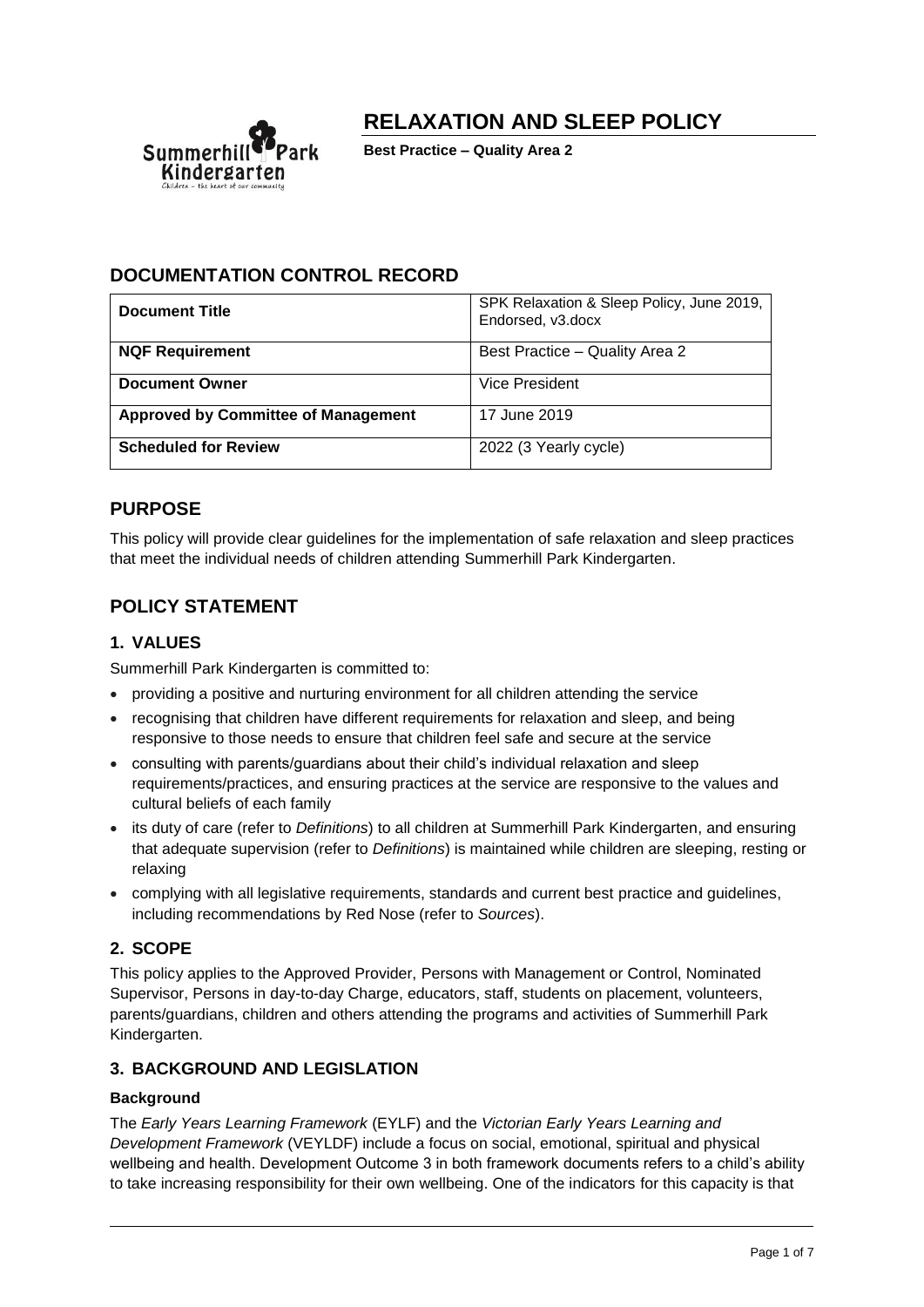children "recognise and communicate their bodily needs (for example thirst, hunger, rest, comfort, physical activity)". The EYLF suggests that to promote this, educators should:

- consider the pace of the day within the context of the community
- provide a range of active and restful experiences throughout the day, and support children to make appropriate decisions regarding participation.

Employers have a responsibility under the *Occupational Health and Safety Act* to provide a safe and healthy working environment. This duty extends to others present in the workplace, including children and volunteers. Providing a safe environment for children at the service includes complying with current Australian/New Zealand standards in relation to equipment, such as cots and mattresses (refer to *Sources*).

#### **Legislation and standards**

Relevant legislation and standards include but are not limited to:

- *Australian Consumer Law and Fair Trading Act 2012*
- *Australian Consumer Law and Fair Trading Regulations 2012*
- Australian/New Zealand Standard Cots for household use Safety Requirements (AS/NZS 2172:2010)
- Australian/New Zealand Standard Cots for day nursery, hospital and institutional use Safety Requirements (AS/NZS 2130:1998)
- *Education and Care Services National Law Act 2010*
- *Education and Care Services National Regulations 2011*
- *National Quality Standard*, Quality Area 2: Children's Health and Safety
- *Occupational Health and Safety Act 2004* (Vic)

The most current amendments to listed legislation can be found at:

- Victorian Legislation Victorian Law Today: http://www.legislation.vic.gov.au/
- Commonwealth Legislation ComLaw: http://www.comlaw.gov.au/

## **4. DEFINITIONS**

The terms defined in this section relate specifically to this policy. For commonly used terms e.g. Approved Provider, Nominated Supervisor, Regulatory Authority etc. refer to the *General Definitions* section of this manual.

**Adequate supervision:** (In relation to this policy) entails all children (individuals and groups) in all areas of the service, being in sight and/or hearing of an educator at all times including during toileting, sleep, rest and transition routines. Services are required to comply with the legislative requirements for educator-to-child ratios at all times. Supervision contributes to protecting children from hazards that may emerge in play, including hazards created by the equipment used.

Adequate supervision refers to constant, active and diligent supervision of every child at the service. Adequate supervision requires that educators are always in a position to observe each child, respond to individual needs, and immediately intervene if necessary. Variables affecting supervision levels include:

- number, age and abilities of children
- number and positioning of educators
- current activity of each child
- areas in which the children are engaged in an activity (visibility and accessibility)
- developmental profile of each child and of the group of children
- experience, knowledge and skill of each educator
- need for educators to move between areas (effective communication strategies).

**Duty of care:** A common law concept that refers to the responsibilities of organisations to provide people with an adequate level of protection against harm and all reasonable foreseeable risk of injury.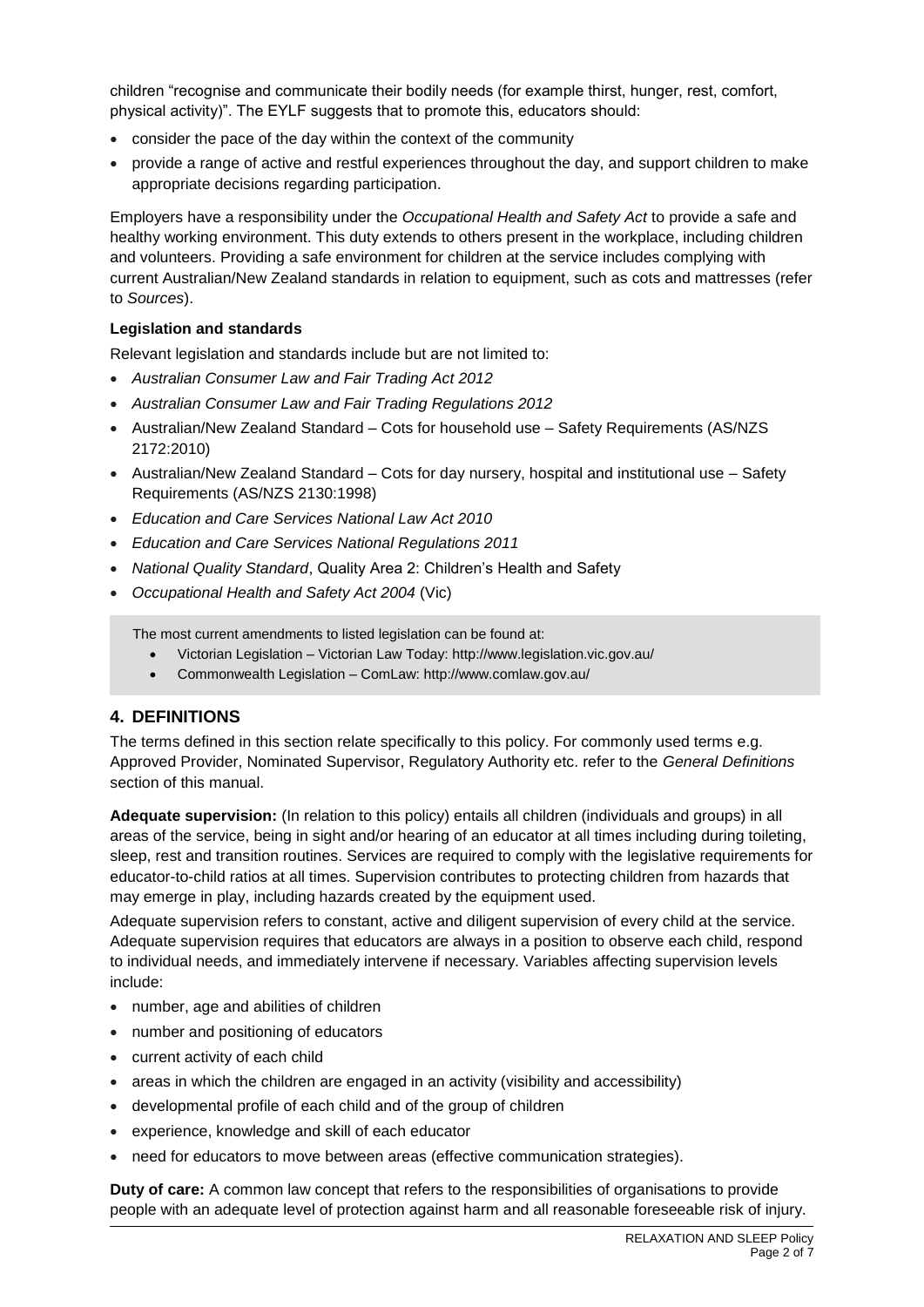**Red Nose:** (formerly SIDS and Kids), the recognised national authority on safe sleeping practices for infants and children (refer to *Sources)*

**Relaxation/rest:** A period of inactivity, solitude, calmness or tranquillity.

**SIDS (Sudden Infant Death Syndrome):** The unexpected and unexplained death of an infant, usually occurring during sleep.

## **5. SOURCES AND RELATED POLICIES**

## **Sources**

- Australian/New Zealand Standards: (at the time of printing) the current relevant standards are:
	- − Australian/New Zealand Standard Cots for household use Safety Requirements (AS/NZS 2172:2010), and
	- − Australian/New Zealand Standard Cots for day nursery, hospital and institutional use Safety Requirements (AS/NZS 2130:1998)

Current standards are available on the SAI Global website at: [www.saiglobal.com](http://www.saiglobal.com/)

- *Belonging, Being & Becoming – The Early Years Learning Framework for Australia* (EYLF): http://education.gov.au
- Grow and Thrive, *Sleep,* volume 2 number 1, February 2013, Centre for Community Child Health: <https://www.rch.org.au/home/>
- Product safety: a guide for businesses and legal practitioners: https://www.consumer.vic.gov.au/WorkSafe Victoria, *Children's services – occupational health and safety compliance kit*<https://www.worksafe.vic.gov.au/>
- *Victorian Early Years Learning and Development Framework* (VEYLDF): <http://www.education.vic.gov.au/Pages/default.aspx>

## **Service policies**

- *Child Safe Environment Policy*
- *Hygiene Policy*
- *Incident, Injury, Trauma and Illness Policy*
- *Interactions with Children Policy*
- *Occupational Health and Safety Policy*
- *Supervision of Children Policy*

# **PROCEDURES**

#### **The Approved Provider is responsible for:**

- taking reasonable steps to ensure the sleep/rest needs of children at the service are met, with regard to the age of children, developmental stages and individual needs (Regulation 81(1))
- regularly reviewing practices to ensure compliance with the recommendations of Red Nose in relation to safe sleeping practices for children (refer to *Sources*)
- providing information and training to ensure staff are kept informed of changing practices in relation to safe sleep practices for children
- ensuring parents/guardians are consulted about appropriate relaxation and sleep practices for their child, protecting children from hazards and harm (Section 167)
- ensuring cots provided at the service comply with the most current Australian/New Zealand Standards (refer to *Sources* and Attachment 1 – Cots)
- ensuring that hammocks, prams and strollers are not used to settle children to sleep
- consulting with staff in relation to OHS issues when purchasing new equipment for the service
- ensuring compliance with WorkSafe Victoria's *Children's services – occupational health and safety compliance kit* (refer to *Sources*), including in relation to staff lifting children into and out of cots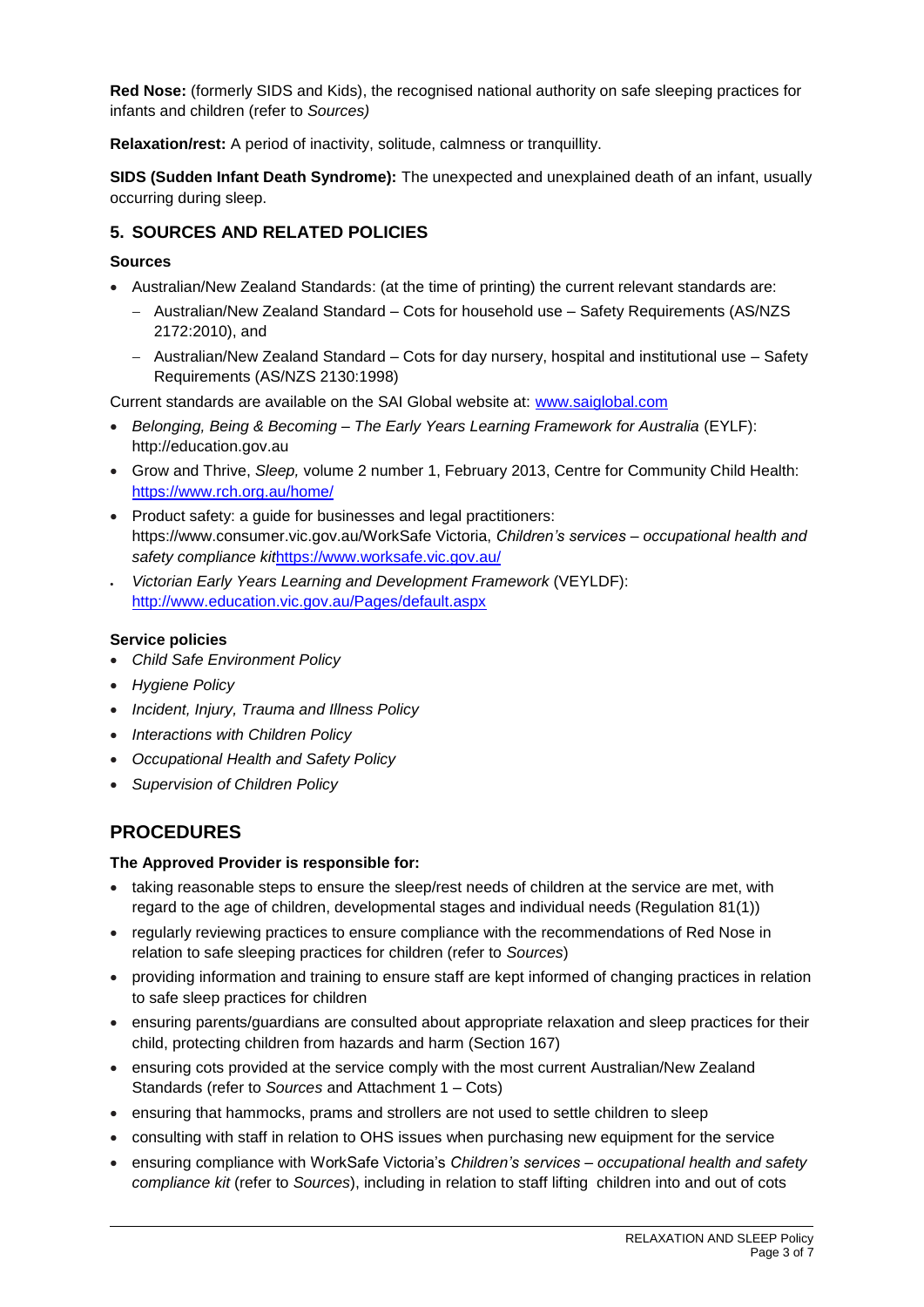- ensuring adequate supervision of children at the service at all times, including during relaxation and sleep
- ensuring that rooms used for sleep and relaxation are well ventilated
- ensuring that there is adequate space to store bedding in a hygienic manner (refer to *Hygiene Policy*).

## **The Nominated Supervisor is responsible for:**

- taking reasonable steps to ensure the sleep/rest needs of children at the service are met with regard to the age of children, developmental stages and individual needs (Regulation 81(2))
- ensuring the educational program provides opportunities for each child to sleep, rest or engage in appropriate quiet play activities, as required
- protecting children from hazards and harm (Section 167)
- removing any hazards identified in the child's resting or sleeping environment and informing the Approved Provider, as soon as is practicable
- ensuring all staff and educators comply with the recommendations of Red Nose in relation to safe sleeping practices for children (refer to *Sources*)
- educating families about evidence-based safe sleeping practices
- assessing whether there are exceptional circumstances for alternative practices where family beliefs conflict with current recommended evidence-based guidelines for safe sleeping practices, seek written support from a professional and develop a risk management plan
- ensuring all staff and educators comply with WorkSafe Victoria's *Children's services – occupational health and safety compliance kit* (refer to *Sources*) in relation to lifting children into and out of cots
- ensuring adequate supervision of children at the service at all times, including during relaxation and sleep
- storing items such as bedding in a hygienic manner to prevent cross-contamination (refer to *Hygiene Policy*).

#### **Educators and other staff are responsible for:**

- providing each child with appropriate opportunities for relaxation and sleep according to their needs
- complying with the recommendations of Red Nose in relation to safe sleeping practices for children (refer to *Sources*)
- developing relaxation and sleep practices that are responsive to:
	- − the individual needs of children at the service
	- − parenting beliefs, values, practices and requirements
	- − the length of time each child spends at the service
	- − circumstance or events occurring at a child's home
	- − consistency of practice between home and the service
	- − a child's general health and wellbeing
	- − the physical environment, including room temperature, lighting, airflow and noise levels
- educating families about evidence-based safe sleeping practices
- implementing the documented sleep regime and risk management strategies where in exceptional circumstances family beliefs conflict with current recommended evidence-based guidelines for safe sleeping practices
- minimising distress or discomfort for the children in their care
- ensuring that resting and sleeping practices are not used as a behaviour guidance strategy (refer to *Interactions with Children Policy*)
- providing a range of opportunities for relaxation throughout the day
- complying with WorkSafe Victoria's *Children's services – occupational health and safety compliance kit* (refer to *Sources*), including in relation to lifting children into and out of cots
- providing input in relation to OHS issues when new equipment is purchased for the service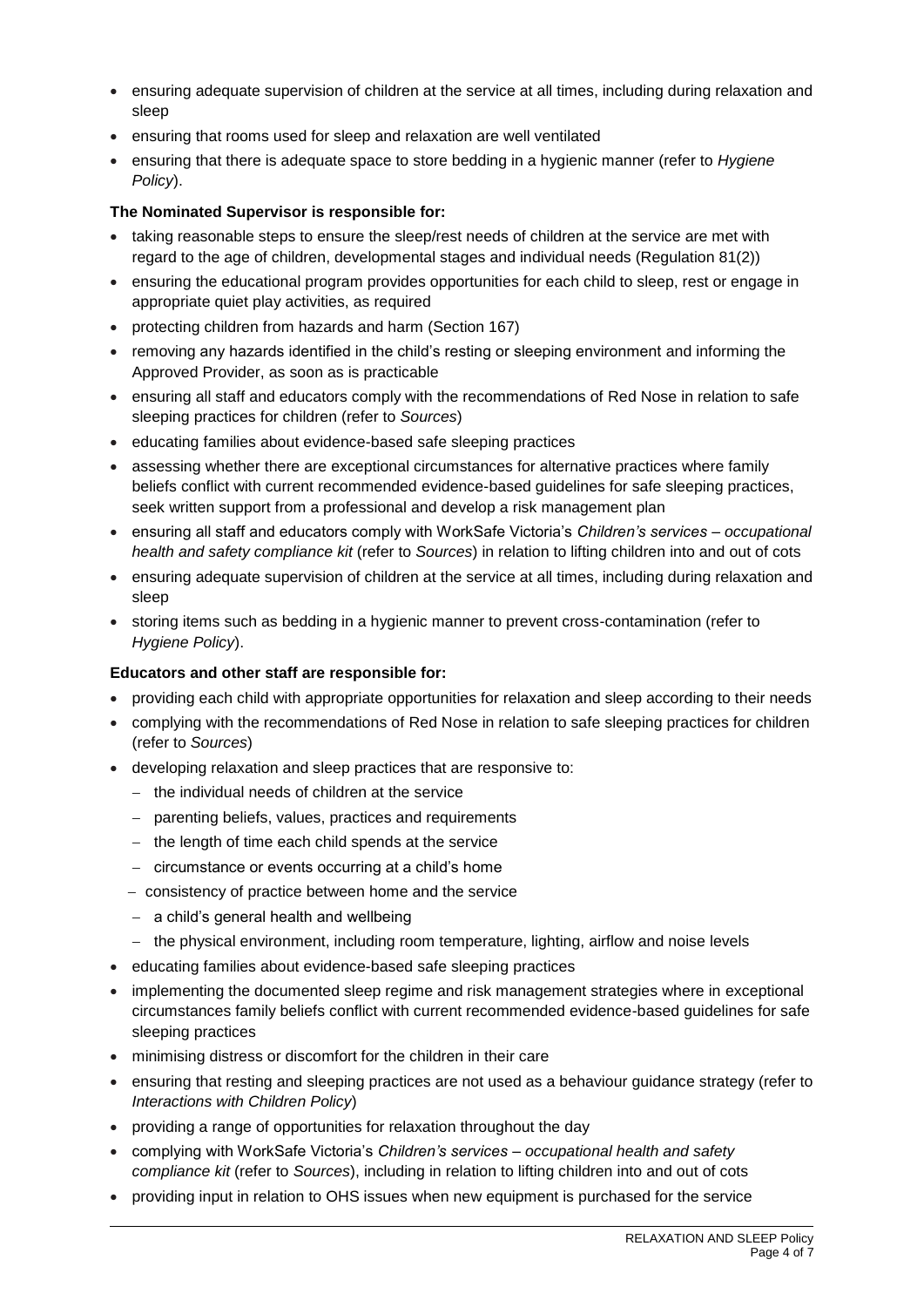- conducting regular safety checks of equipment used for sleeping/resting, such as cots and mattresses
- removing any hazards identified in the child's resting or sleeping environment and informing the Nominated Supervisor or Approved Provider, as soon as is practicable,
- ensuring that any hanging cords, mobiles, curtains and blinds are inaccessible to children who are resting or sleeping
- providing adequate supervision (refer to *Definitions*) of all children, including during sleep, rest and relaxation
- supervising children displaying symptoms of illness closely, especially when resting or sleeping (refer to *Incident, Injury, Trauma and Illness Policy*)
- ensuring that artificial heating, such as heat bags and hot-water bottles, is not used to provide warmth
- ensuring that each child has their own bed linen, and that the *Hygiene Policy* and procedures are implemented for the cleaning and storage of cots, mattresses and linen
- documenting and communicating children's rest and sleep times to co-workers during shift changes
- providing information to families about the service's relaxation and sleep practices
- developing communication strategies to inform parents/guardians about their child's rest and sleep patterns, including times and length of sleep
- encouraging children's independence and assisting children with dressing, as needed.

## **Parents/guardians are responsible for:**

- discussing their child's relaxation and sleep requirements and practices prior to commencing at the service, and when these requirements change
- providing information on the child's enrolment form if the child requires special items while resting or sleeping e.g. a comforter or soft toy
- providing a written medical report if their baby/child is not to be placed on their back during sleep. Parents/guardians must communicate alternative resting practices to staff.

## **Volunteers and students, while at the service, are responsible for following this policy and its procedures.**

# **EVALUATION**

In order to assess whether the values and purposes of the policy have been achieved, the Approved Provider will:

- regularly seek feedback from everyone affected by the policy regarding its effectiveness
- monitor the implementation, compliance, complaints and incidents in relation to this policy
- keep the policy up to date with current legislation, research, policy and best practice
- revise the policy and procedures as part of the service's policy review cycle, or as required
- notify parents/guardians at least 14 days before making any changes to this policy or its unless a lesser period is necessary because of a risk procedures.

# **ATTACHMENTS**

• Attachment 1: Cots

# **AUTHORISATION**

This policy was adopted by the Approved Provider of Summerhill Park Kindergarten on 17th June 2019.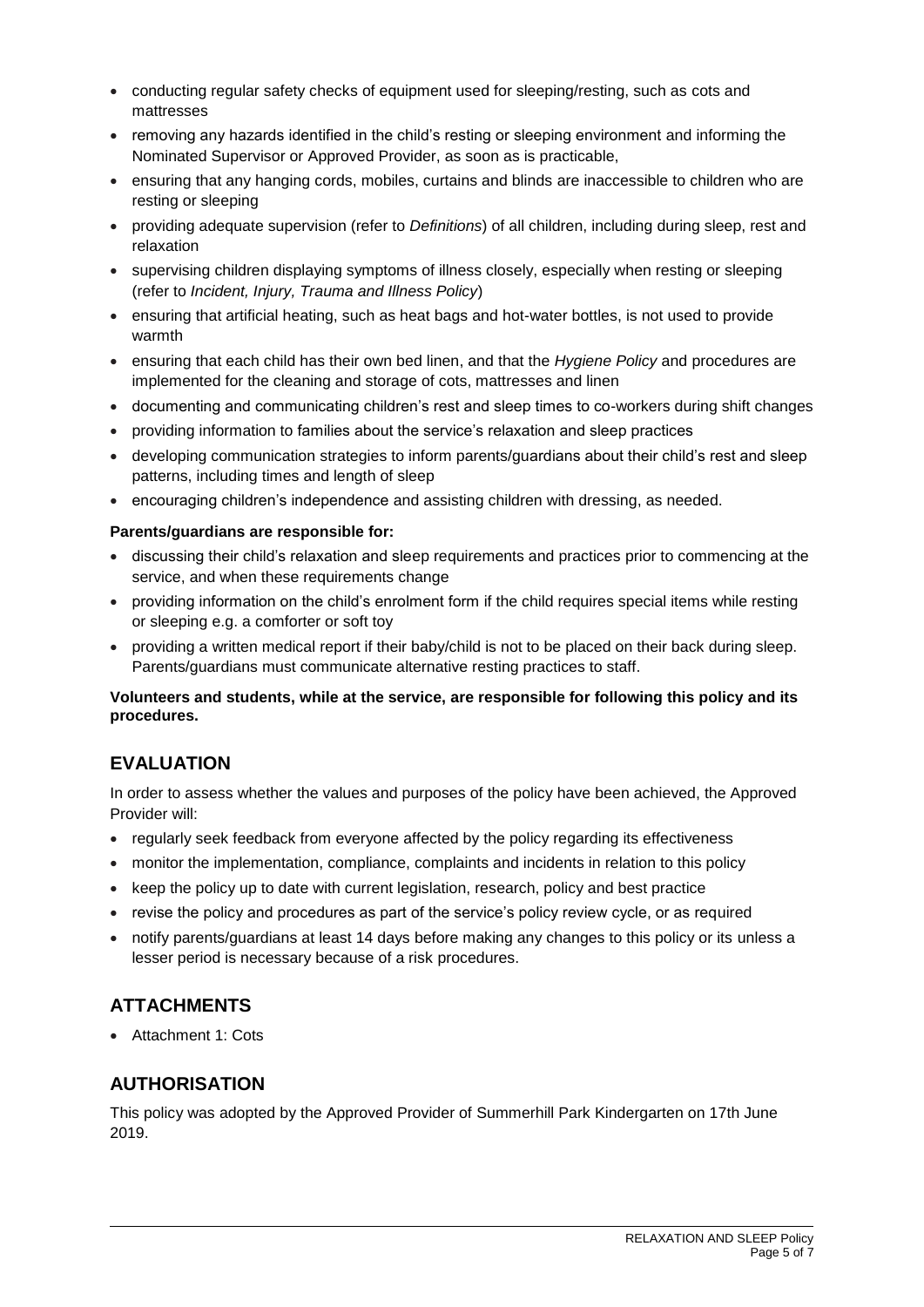# **REVIEW DATE:** MAY 2022

# **DOCUMENT HISTORY**

| <b>Version</b> | <b>Date</b>  | <b>By</b>                                | <b>Reason for change</b>                                                                                                                                |
|----------------|--------------|------------------------------------------|---------------------------------------------------------------------------------------------------------------------------------------------------------|
| 0.1            | 2014         | ELAA                                     | Initial Draft – ELAA template 2016                                                                                                                      |
| 1.0            | 2016         | Claire Varro<br>(Assistant<br>Treasurer) | Initial adoption of the policy                                                                                                                          |
| 1.1            | 10 May 2016  | Vice<br>President                        | Updated header and review dates                                                                                                                         |
| 2.0            | 2018         | 2018 Vice<br>President                   | Updated to new ELAA template v3<br>Reviewed and endorsed by CoM                                                                                         |
| 2.1            | 10 May 2019  | Mira Haldun<br>(consultant)              | Addition of missing information in grey text box<br>Addition of jurisdiction for Occupational Health<br>and Safety Act 2004<br>Minor formatting changes |
| 3              | 17 June 2019 | 2019<br>President<br>(I. Griffith)       | Review and endorsement by CoM                                                                                                                           |